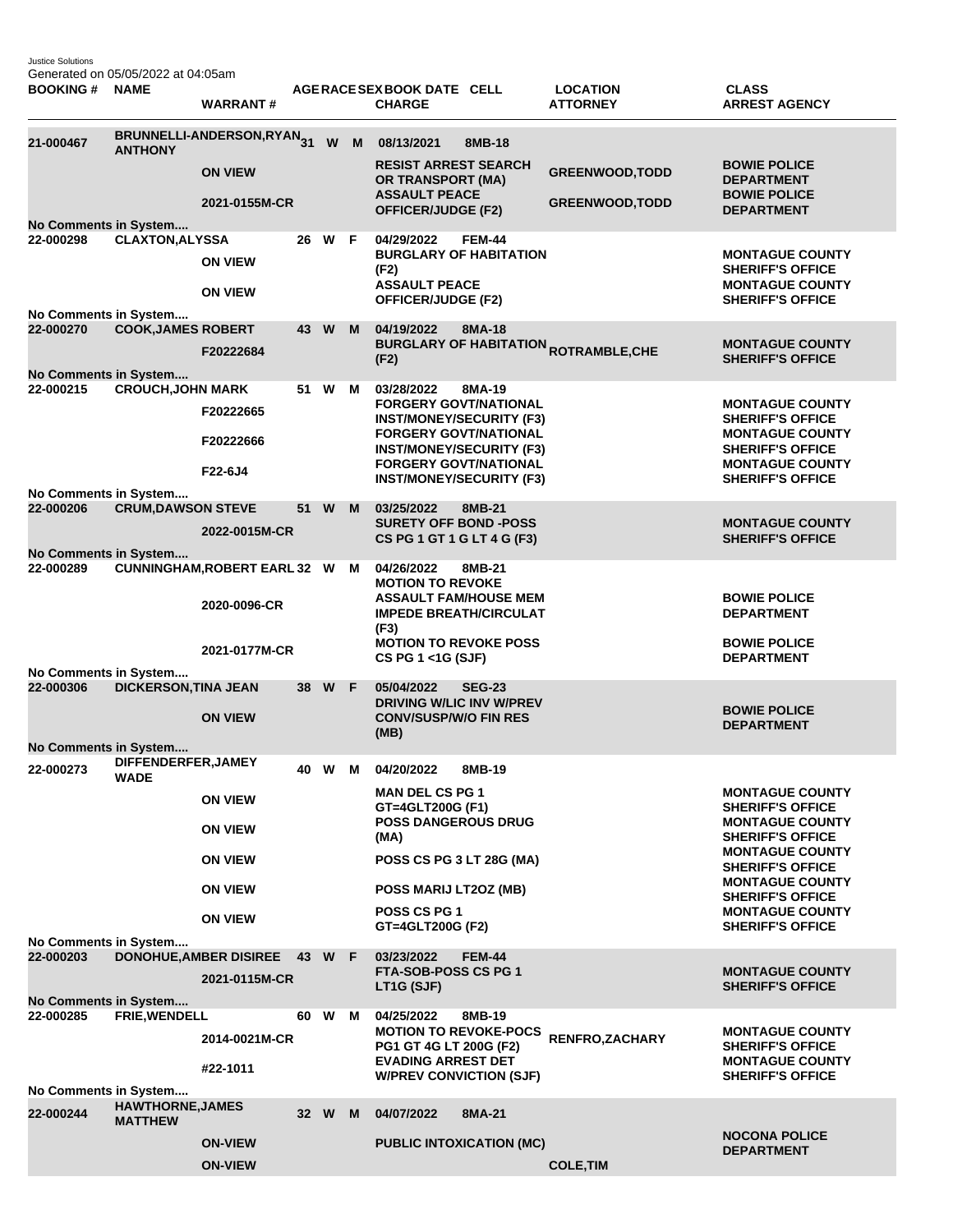| No Comments in System              |                              | <b>ON-VIEW</b><br>2017-0169M-CR<br>M20222168<br>F20222680<br>M20222169<br>2017-0171M-CR |      |        |   | <b>ESCAPE FROM CUSTODY</b><br>(MA)<br><b>RESIST ARREST SEARCH</b><br><b>OR TRANSPORT (MA)</b><br><b>MTR COMM SUPERV -</b><br><b>BURGLARY OF HABITATION COLE, TIM</b><br>(F2)<br><b>ASSAULT AGAINST</b><br><b>ELDERLY OR DISABLED</b><br><b>INDIVIDUAL (MA)</b><br><b>AGG ASSAULT CAUSES</b><br><b>SERIOUS BODILY INJ (F2)</b><br><b>SURETY OFF BOND - DLWI</b><br><b>W/PREV</b><br><b>CONVICTION/SUSPENSION</b><br><b>W/O FINANCIAL</b><br><b>RESPONSIBILTY (MB)</b><br><b>MTR - BURGLARY OF</b><br><b>HABITATION (F2)</b> | <b>COLE, TIM</b><br><b>COLE, TIM</b>     | <b>NOCONA POLICE</b><br><b>DEPARTMENT</b><br><b>NOCONA POLICE</b><br><b>DEPARTMENT</b><br><b>MONTAGUE COUNTY</b><br><b>SHERIFF'S OFFICE</b><br><b>MONTAGUE COUNTY</b><br><b>SHERIFF'S OFFICE</b><br><b>MONTAGUE COUNTY</b><br><b>SHERIFF'S OFFICE</b><br><b>MONTAGUE COUNTY</b><br><b>SHERIFF'S OFFICE</b><br><b>MONTAGUE COUNTY</b><br><b>SHERIFF'S OFFICE</b> |
|------------------------------------|------------------------------|-----------------------------------------------------------------------------------------|------|--------|---|----------------------------------------------------------------------------------------------------------------------------------------------------------------------------------------------------------------------------------------------------------------------------------------------------------------------------------------------------------------------------------------------------------------------------------------------------------------------------------------------------------------------------|------------------------------------------|-----------------------------------------------------------------------------------------------------------------------------------------------------------------------------------------------------------------------------------------------------------------------------------------------------------------------------------------------------------------|
| 22-000284<br>No Comments in System | <b>HELFER, KEITH SHANNON</b> | 11729                                                                                   |      | 55 W M |   | 04/25/2022<br>8MA-19<br><b>BOND SURRENDER-POCS</b><br>PG1 LT1G (SJF)                                                                                                                                                                                                                                                                                                                                                                                                                                                       | 8                                        | <b>SAINT JO POLICE</b><br><b>DEPARTMENT</b>                                                                                                                                                                                                                                                                                                                     |
| 21-000295                          | <b>HERNANDEZ, OSCAR</b>      |                                                                                         | 26   | H      | M | 05/21/2021<br>$1M-47$                                                                                                                                                                                                                                                                                                                                                                                                                                                                                                      |                                          |                                                                                                                                                                                                                                                                                                                                                                 |
|                                    | <b>ALFREDO</b>               | F2021568                                                                                |      |        |   | <b>SOB - SEXUAL ASSAULT IN</b><br><b>DISASTER AREA (F1)</b>                                                                                                                                                                                                                                                                                                                                                                                                                                                                | <b>ODOM,LANHON</b>                       | <b>TEXAS DEPARTMENT OF</b><br><b>PUBLIC SAF</b>                                                                                                                                                                                                                                                                                                                 |
|                                    |                              | PRL2105000127                                                                           |      |        |   | <b>ICE HOLD ()</b>                                                                                                                                                                                                                                                                                                                                                                                                                                                                                                         | <b>ODOM,LANHON</b>                       | <b>TEXAS DEPARTMENT OF</b><br><b>PUBLIC SAF</b>                                                                                                                                                                                                                                                                                                                 |
| No Comments in System              |                              |                                                                                         |      |        |   |                                                                                                                                                                                                                                                                                                                                                                                                                                                                                                                            |                                          |                                                                                                                                                                                                                                                                                                                                                                 |
| 22-000145                          | <b>HILLIARD, DAVID BURNS</b> | 2021-0122M-CR                                                                           | 60   | W      | м | 02/28/2022<br>8MA-19<br><b>FAILURE TO APPEAR-BURG</b><br>OF HAB (SJF)                                                                                                                                                                                                                                                                                                                                                                                                                                                      |                                          | <b>MONTAGUE COUNTY</b><br><b>SHERIFF'S OFFICE</b><br><b>MONTAGUE COUNTY</b>                                                                                                                                                                                                                                                                                     |
|                                    |                              | 17943-01                                                                                |      |        |   | <b>PUBLIC INTOX (MC)</b>                                                                                                                                                                                                                                                                                                                                                                                                                                                                                                   |                                          | <b>SHERIFF'S OFFICE</b>                                                                                                                                                                                                                                                                                                                                         |
| No Comments in System              |                              |                                                                                         |      |        |   |                                                                                                                                                                                                                                                                                                                                                                                                                                                                                                                            |                                          |                                                                                                                                                                                                                                                                                                                                                                 |
| 22-000279                          | <b>HOGUE, MASON EDWIN</b>    | <b>ON-VIEW</b><br><b>ON-VIEW</b>                                                        |      | 29 W   | M | 04/21/2022<br>8MB-19<br><b>FAIL TO IDENTIFY GIVING</b><br><b>FALSE/FICTITIOUS INFO</b><br>(MB)<br><b>UNAUTH USE OF VEHICLE</b>                                                                                                                                                                                                                                                                                                                                                                                             | <b>YANDELL,TRAVIS</b><br>YANDELL, TRAVIS | <b>BOWIE POLICE</b><br><b>DEPARTMENT</b><br><b>BOWIE POLICE</b>                                                                                                                                                                                                                                                                                                 |
|                                    |                              | <b>ON-VIEW</b>                                                                          |      |        |   | (SJF)<br><b>POSSESSION OF DRUG</b><br><b>PARAPHERNALIA - CLASS C</b>                                                                                                                                                                                                                                                                                                                                                                                                                                                       |                                          | <b>DEPARTMENT</b><br><b>BOWIE POLICE</b>                                                                                                                                                                                                                                                                                                                        |
|                                    |                              |                                                                                         |      |        |   | (MC)<br><b>THEFT PROP</b>                                                                                                                                                                                                                                                                                                                                                                                                                                                                                                  |                                          | <b>DEPARTMENT</b><br><b>BOWIE POLICE</b>                                                                                                                                                                                                                                                                                                                        |
|                                    |                              | 01-164411<br>01-164567                                                                  |      |        |   | GT=\$2,500LT\$30K (SJF)<br><b>CREDIT CARD OR DEBIT</b>                                                                                                                                                                                                                                                                                                                                                                                                                                                                     | YANDELL,TRAVIS<br>YANDELL, TRAVIS        | <b>DEPARTMENT</b><br><b>BOWIE POLICE</b>                                                                                                                                                                                                                                                                                                                        |
|                                    |                              | 01-164719                                                                               |      |        |   | <b>CARD ABUSE (SJF)</b><br><b>BURGLARY OF VEHICLE</b><br>(MA)                                                                                                                                                                                                                                                                                                                                                                                                                                                              |                                          | <b>DEPARTMENT</b><br><b>BOWIE POLICE</b><br><b>DEPARTMENT</b>                                                                                                                                                                                                                                                                                                   |
|                                    |                              | 003025                                                                                  |      |        |   | POSS CS PG 1 LT1G (SJF)                                                                                                                                                                                                                                                                                                                                                                                                                                                                                                    | YANDELL, TRAVIS                          | <b>BOWIE POLICE</b><br><b>DEPARTMENT</b>                                                                                                                                                                                                                                                                                                                        |
|                                    |                              | 01-164824                                                                               |      |        |   | <b>THEFT PROP</b><br>GT=\$2,500LT\$30K (SJF)                                                                                                                                                                                                                                                                                                                                                                                                                                                                               |                                          | <b>BOWIE POLICE</b><br><b>DEPARTMENT</b>                                                                                                                                                                                                                                                                                                                        |
|                                    |                              | 01-164876                                                                               |      |        |   | <b>UNAUTH USE OF VEHICLE</b><br>(SJF)                                                                                                                                                                                                                                                                                                                                                                                                                                                                                      | YANDELL, TRAVIS                          | <b>BOWIE POLICE</b><br><b>DEPARTMENT</b>                                                                                                                                                                                                                                                                                                                        |
| <b>No Comments in System</b>       |                              |                                                                                         |      |        |   |                                                                                                                                                                                                                                                                                                                                                                                                                                                                                                                            |                                          |                                                                                                                                                                                                                                                                                                                                                                 |
| 22-000258                          | <b>HUNEKE, JIMMY LEE</b>     | CF-2022-189                                                                             | 25 W |        | M | 04/14/2022<br>2M-11<br><b>POSS OR PROMOTION OF</b><br><b>CHILD PORNOGRAPHY (F3)</b>                                                                                                                                                                                                                                                                                                                                                                                                                                        |                                          | <b>MONTAGUE COUNTY</b><br><b>SHERIFF'S OFFICE</b>                                                                                                                                                                                                                                                                                                               |
|                                    |                              | CF-2022-190                                                                             |      |        |   | <b>POSS OR PROMOTION OF</b><br><b>CHILD PORNOGRAPHY (F2)</b>                                                                                                                                                                                                                                                                                                                                                                                                                                                               |                                          | <b>MONTAGUE COUNTY</b><br><b>SHERIFF'S OFFICE</b>                                                                                                                                                                                                                                                                                                               |
|                                    |                              | CF-2022-191                                                                             |      |        |   | <b>POSS OR PROMOTION OF</b><br><b>CHILD PORNOGRAPHY (F3)</b>                                                                                                                                                                                                                                                                                                                                                                                                                                                               |                                          | <b>MONTAGUE COUNTY</b><br><b>SHERIFF'S OFFICE</b>                                                                                                                                                                                                                                                                                                               |
|                                    |                              | CF-2022-192                                                                             |      |        |   | <b>POSS OR PROMOTION OF</b><br><b>CHILD PORNOGRAPHY (F2)</b>                                                                                                                                                                                                                                                                                                                                                                                                                                                               |                                          | <b>MONTAGUE COUNTY</b><br><b>SHERIFF'S OFFICE</b>                                                                                                                                                                                                                                                                                                               |
|                                    |                              | CF-2022-193                                                                             |      |        |   | <b>POSS OR PROMOTION OF</b><br><b>CHILD PORNOGRAPHY (F3)</b>                                                                                                                                                                                                                                                                                                                                                                                                                                                               |                                          | <b>MONTAGUE COUNTY</b><br><b>SHERIFF'S OFFICE</b>                                                                                                                                                                                                                                                                                                               |
|                                    |                              | CF-2022-194                                                                             |      |        |   | <b>POSS OR PROMOTION OF</b><br><b>CHILD PORNOGRAPHY (F3)</b>                                                                                                                                                                                                                                                                                                                                                                                                                                                               |                                          | <b>MONTAGUE COUNTY</b><br><b>SHERIFF'S OFFICE</b>                                                                                                                                                                                                                                                                                                               |
| No Comments in System              | KIMBRELL, ZACHARY            |                                                                                         |      |        |   |                                                                                                                                                                                                                                                                                                                                                                                                                                                                                                                            |                                          |                                                                                                                                                                                                                                                                                                                                                                 |
| 22-000303                          | <b>TAYLUR</b>                |                                                                                         |      | 26 W   | M | 05/03/2022<br><b>SEG-25</b>                                                                                                                                                                                                                                                                                                                                                                                                                                                                                                |                                          |                                                                                                                                                                                                                                                                                                                                                                 |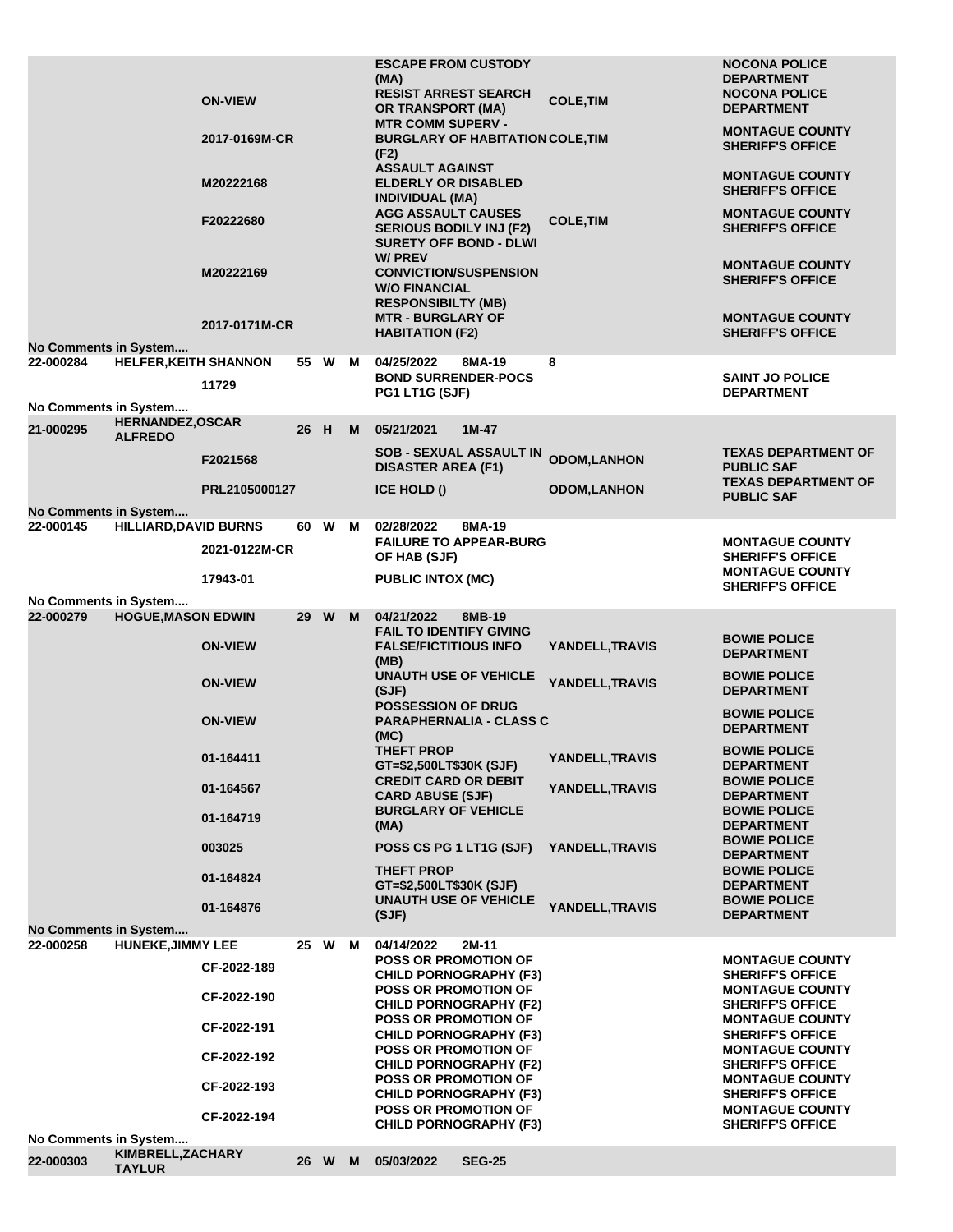|                                    |                             | 2017-0055M-CR<br>2018-0080M-CR                                 |      |          |   | <b>MOTION TO REVOKE</b><br><b>COMMUNITY SUPERVISION</b><br><b>BURGLARY OF HABITION</b><br>(F2)<br><b>MOTION TO REVOKE</b><br><b>COMMUNITY SUPERVISION</b><br><b>POSS MARIJ GT2 OZLT=40Z</b><br>DRUG FREE ZONE (SJF) |                                                  | <b>CLAY COUNTY</b><br><b>CLAY COUNTY</b>                                     |  |  |
|------------------------------------|-----------------------------|----------------------------------------------------------------|------|----------|---|---------------------------------------------------------------------------------------------------------------------------------------------------------------------------------------------------------------------|--------------------------------------------------|------------------------------------------------------------------------------|--|--|
| No Comments in System              |                             |                                                                |      |          |   |                                                                                                                                                                                                                     |                                                  |                                                                              |  |  |
| 22-000212                          |                             | KNOWLES, THOMAS MYRON 34 W<br><b>ON VIEW</b><br><b>ON VIEW</b> |      |          | м | 03/26/2022<br>8MB-21<br><b>MAN DEL CS PG 1</b><br>GT=1GLT4G (F2)<br><b>RESIST ARREST SEARCH</b>                                                                                                                     | <b>RENFRO, ZACHARY</b><br><b>RENFRO, ZACHARY</b> | <b>MONTAGUE COUNTY</b><br><b>SHERIFF'S OFFICE</b><br><b>MONTAGUE COUNTY</b>  |  |  |
|                                    |                             | 1707344D                                                       |      |          |   | OR TRANSPORT (MA)<br>POSS CS PG 1/1-B LT 1G<br>(SJF)                                                                                                                                                                |                                                  | <b>SHERIFF'S OFFICE</b><br><b>MONTAGUE COUNTY</b><br><b>SHERIFF'S OFFICE</b> |  |  |
|                                    |                             | F20222675                                                      |      |          |   | FAIL TO COMPLY SEX OFF<br>DUTY TO REG LIFE/90 DAY RENFRO, ZACHARY,<br>(F2)                                                                                                                                          |                                                  | <b>MONTAGUE COUNTY</b><br><b>SHERIFF'S OFFICE</b>                            |  |  |
| No Comments in System              |                             |                                                                |      |          |   |                                                                                                                                                                                                                     |                                                  |                                                                              |  |  |
| 22-000299                          | <b>LEE, CLINTON GLEN</b>    |                                                                | 41   | W        | M | 04/29/2022<br>8MB-21                                                                                                                                                                                                |                                                  |                                                                              |  |  |
| No Comments in System              |                             | 2021-0186M-CR                                                  |      |          |   | <b>MTP-POSS CS PG 1 LT1G</b><br>(SJF)                                                                                                                                                                               |                                                  | <b>MONTAGUE COUNTY</b><br><b>SHERIFF'S OFFICE</b>                            |  |  |
| 22-000249                          |                             | LEMONS, DANIEL DEWAYNE 36 W M                                  |      |          |   | <b>TRS-48</b><br>04/12/2022                                                                                                                                                                                         |                                                  |                                                                              |  |  |
|                                    |                             | <b>ON VIEW</b>                                                 |      |          |   | POSS CS PG 1 LT1G (SJF)                                                                                                                                                                                             |                                                  | <b>BOWIE POLICE</b><br><b>DEPARTMENT</b><br><b>BOWIE POLICE</b>              |  |  |
|                                    |                             | <b>ON VIEW</b>                                                 |      |          |   | <b>POSS CS PG 3 LT 28G (MA)</b>                                                                                                                                                                                     |                                                  | <b>DEPARTMENT</b>                                                            |  |  |
| No Comments in System              |                             |                                                                |      |          |   |                                                                                                                                                                                                                     |                                                  |                                                                              |  |  |
| 22-000254                          | <b>LIRA, MIGUEL ANGEL</b>   |                                                                | 38 H |          | M | 04/14/2022<br><b>TRS-48</b>                                                                                                                                                                                         |                                                  |                                                                              |  |  |
|                                    |                             | 2021-0013M-CR                                                  |      |          |   | <b>MTR COMMUNITY</b><br>SUPERVISION-POSS CS PG YANDELL, TRAVIS<br>1 LT1G (SJF)                                                                                                                                      |                                                  | <b>MONTAGUE COUNTY</b><br><b>SHERIFF'S OFFICE</b>                            |  |  |
| No Comments in System<br>22-000291 | <b>LOWERY, MELISSA LYNN</b> |                                                                | 41   | W F      |   | <b>FEM-43</b><br>04/27/2022                                                                                                                                                                                         |                                                  |                                                                              |  |  |
|                                    |                             | 0500067095                                                     |      |          |   | <b>CAPIAS - UNAUTHORIZED</b><br><b>BURNING (MC)</b>                                                                                                                                                                 |                                                  | <b>BOWIE POLICE</b><br><b>DEPARTMENT</b>                                     |  |  |
|                                    |                             | 0500066851                                                     |      |          |   | <b>CAPIAS - UNAUTHORIZED</b><br><b>BURNING (MC)</b><br><b>UNAUTHORIZED BURNING</b>                                                                                                                                  |                                                  | <b>BOWIE POLICE</b><br><b>DEPARTMENT</b><br><b>BOWIE POLICE</b>              |  |  |
|                                    |                             | 0500067332<br>003021                                           |      |          |   | (MC)<br>ARSON (F2)                                                                                                                                                                                                  | <b>JORDAN, COLLIN</b>                            | <b>DEPARTMENT</b><br><b>BOWIE POLICE</b>                                     |  |  |
|                                    |                             |                                                                |      |          |   |                                                                                                                                                                                                                     |                                                  | <b>DEPARTMENT</b>                                                            |  |  |
| No Comments in System              | <b>MINYARD, RICHARD</b>     |                                                                |      |          |   |                                                                                                                                                                                                                     |                                                  |                                                                              |  |  |
| 22-000228                          | <b>LAWRENCE</b>             |                                                                | 29   | <b>W</b> | M | 04/01/2022<br>8MB-19<br><b>FAILURE TO APPEAR</b>                                                                                                                                                                    |                                                  | <b>MONTAGUE COUNTY</b>                                                       |  |  |
| No Comments in System              |                             | 2021-0200M-CR                                                  |      |          |   | POSSESSION OF CS PG 1G ALLEN, LAUREN<br>LT 4 $()$                                                                                                                                                                   |                                                  | <b>SHERIFF'S OFFICE</b>                                                      |  |  |
| 22-000022                          | <b>NEISS, JERRY ALAN</b>    |                                                                |      | 35 W M   |   | 01/12/2022<br>1M-46<br><b>FAIL TO COMPLY SEX OFF</b>                                                                                                                                                                |                                                  | <b>MONTAGUE COUNTY</b>                                                       |  |  |
|                                    |                             | F20212625                                                      |      |          |   | DUTY TO REG LIFE/ANNUAL JORDAN, COLLIN<br>(F3)                                                                                                                                                                      |                                                  | <b>SHERIFF'S OFFICE</b>                                                      |  |  |
| No Comments in System              |                             |                                                                |      |          |   |                                                                                                                                                                                                                     |                                                  |                                                                              |  |  |
| 22-000216                          | <b>NEWSOME, SONIA DANN</b>  |                                                                |      | 46 W F   |   | 03/28/2022<br><b>FEM-43</b>                                                                                                                                                                                         |                                                  | <b>MONTAGUE COUNTY</b>                                                       |  |  |
|                                    |                             | F20222667                                                      |      |          |   | FORGERY GOVT/NATIONAL MARSH, LEE ANN INST/MONEY/SECURITY (F3)                                                                                                                                                       |                                                  | <b>SHERIFF'S OFFICE</b>                                                      |  |  |
|                                    |                             | F20222668                                                      |      |          |   | <b>FORGERY GOVT/NATIONAL</b><br><b>INST/MONEY/SECURITY (F3)</b>                                                                                                                                                     | Marsh, Lee Ann                                   | <b>MONTAGUE COUNTY</b><br><b>SHERIFF'S OFFICE</b>                            |  |  |
| No Comments in System              |                             |                                                                |      |          |   |                                                                                                                                                                                                                     |                                                  |                                                                              |  |  |
| 22-000243                          |                             | OWENS, ANGELA MICHELLE 37 W F                                  |      |          |   | 04/06/2022<br><b>FEM-44</b><br><b>FAILURE TO APPEAR</b><br><b>DECLARING BOND</b>                                                                                                                                    |                                                  | <b>MONTAGUE COUNTY</b>                                                       |  |  |
|                                    |                             | 2021-0040M-CR                                                  |      |          |   | <b>INSUFFICIENT UNAUTH USE ROTRAMBLE, CHE</b><br>OF VEHICLE (SJF)<br><b>FAILURE TO</b>                                                                                                                              |                                                  | <b>SHERIFF'S OFFICE</b>                                                      |  |  |
|                                    |                             | 2021-0067M-CR                                                  |      |          |   | <b>APPEAR-DECLARING BOND</b><br><b>INSUFFICIENT- POSS CS PG ROTRAMBLE, CHE</b><br><b>11LT1GDRUGFREE</b><br>ZONE (F3)                                                                                                |                                                  | <b>MONTAGUE COUNTY</b><br><b>SHERIFF'S OFFICE</b>                            |  |  |
|                                    |                             | 2021FW003085                                                   |      |          |   | POSS CS PG 1 GT=1GLT4G<br>(F3)                                                                                                                                                                                      |                                                  | <b>MONTAGUE COUNTY</b><br><b>SHERIFF'S OFFICE</b>                            |  |  |
| No Comments in System              |                             |                                                                |      |          |   |                                                                                                                                                                                                                     |                                                  |                                                                              |  |  |